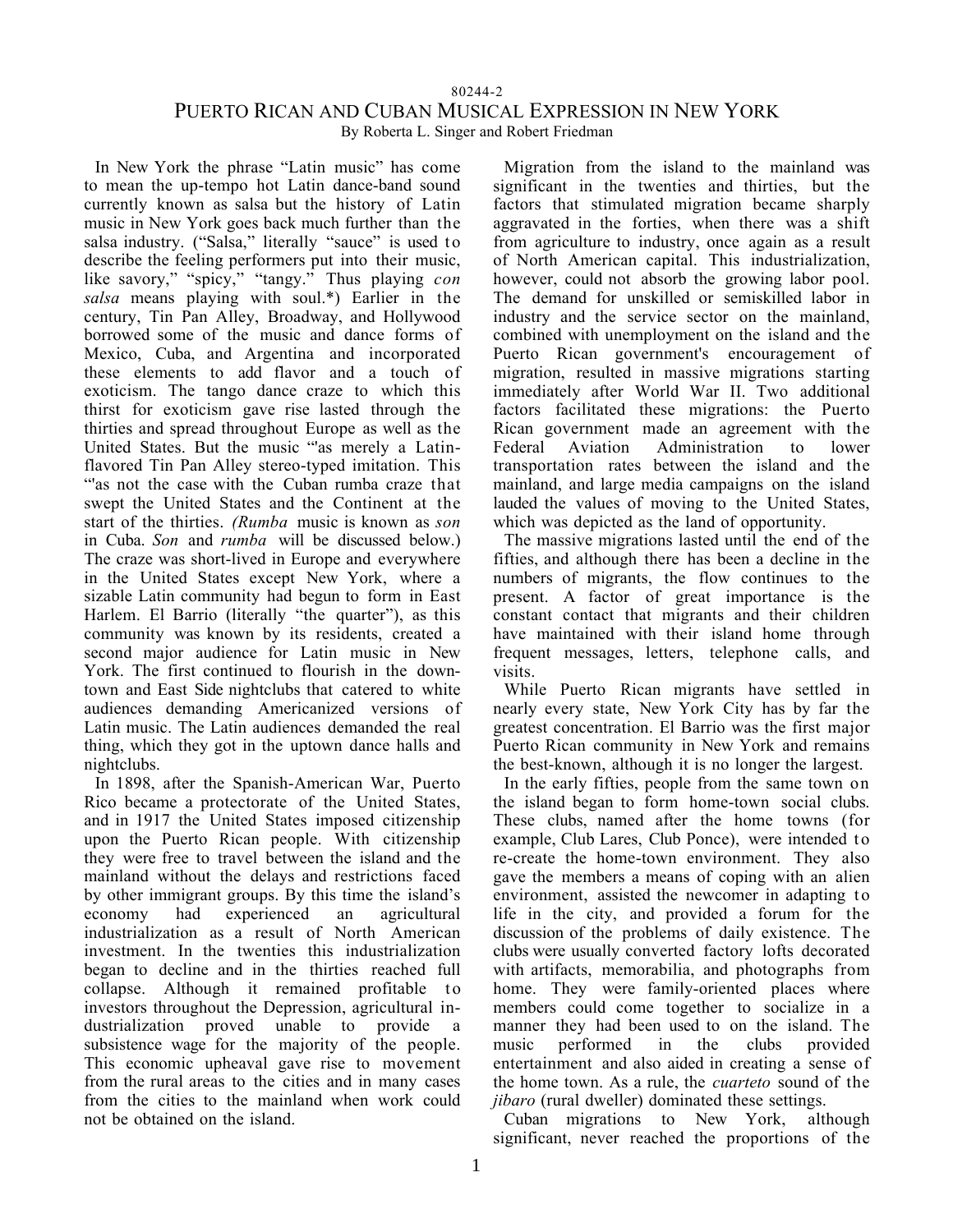Puerto Rican migrations. A primary factor was the stringent United States laws imposing a quota on the numbers of immigrants. Some Cubans managed to circumvent the quota system by going first to Puerto Rico and from there entering the United States, but this accounts for only a small number of Cuban immigrants.

The economic factors that stimulated migrations from Puerto Rico also obtained in Cuba, but the economic problems of the *campesino* (farmer) and urban unskilled or semiskilled laborer were compounded by racial issues. The Spanish colonizers had transported African slaves to Cuba in much greater numbers than to Puerto Rico, hence the black population was sizable. Socioeconomic distinctions were made primarily along racial lines, relegating a disproportionate number of blacks to the lower strata. Black Cubans who came to the United States before the revolution of 1959 cite racism in Cuba as a strong factor in the decision to emigrate.

Aided by a relaxation in the laws, immigration patterns changed after the revolution. Before 1959 the majority of Cuban immigrants were from the lower classes, and of these a large percentage were black. Although some, *campesinos* and urban dwellers (black and white) continued to enter the United States after 1959, a disproportionate number of immigrants came from the middle and upper socioeconomic strata. The new immigration was<br>top-heavy with businessmen. intellectuals. and top-heavy with businessmen, intellectuals, professionals.

Other Hispanic peoples have migrated to New York in significant numbers, although never in the same proportions as the Puerto Ricans. Immigrants from Cuba, the Dominican Republic, Panama, Colombia, and Venezuela, among others, settled in the areas established by the Puerto Ricans, but more often formed their own distinct communities. The Cubans, for example, are concentrated in the area west of Broadway and north of One-hundred thirtieth Street and in sections of Washington Heights.

# JÍBARO MUSIC FORMS

*Seis, aguinaldo, mapayé,* and *danza* are Spanishderived forms for solo voice and instrumental accompaniment. The *danza* is the only one that was written by composers in the Western art-music tradition and the only one that developed among the elite in the urban areas of Puerto Rico. Possible influences on the *danza* were the Cuban habanera and the European country-dance. The *danza* had become popular all over the Caribbean in the nineteenth century and was performed by dance orchestras modeled after European salon traditions.

The *danza* is the only form on this album whose structure is sectionalized in the manner of European art music. The piece begins with an introduction *(paseo),* which is followed by a minimum of two contrasting sections, each of which is repeated. The number of contrasting sections is at the discretion of the composer. The Puerto Rican *danza* is distinguished from other Caribbean *danzas* by a distinctive rhythmic structure.

In the early nineteenth century, large plantations (haciendas) were formed as a result of the Spanish land grants, which gave one family control over large portions of land, much of which was already being worked independently by *jíbaros.* The hacienda system relegated the *jíbaro* to a position of subservience to the landowner *(hacendado),* making him a sharecropper. The *hacendados* perceived themselves as an aristocratic rather than agrarian class. They made frequent excursions from their country homes to the cities for a variety of reasons, including entertainment, which they sought in the salons. *Danzas* and other European-derived musical and dance forms were played in these places. Many *hacendados* also acquired pianos for their homes. The piano and the European-oriented music played on it were symbols that reinforced the *hacendados'* aristocratic pretensions. In addition, the *hacendados* invited orchestras from the cities to perform on special occasions at their haciendas. In this way the *jíbaros* came into contact with these musical forms, many of which they adapted to their own expressive styles. For the most part, forms such as the *danza* retained their structure but were adapted to the instruments of the *jíbaros:* guitar, *cuatro* (a small ten-stringed guitarlike instrument), maracas (a pair of rattles), and *güiro* (a scraped gourd). The word *cuarteto* refers to various combinations of these instruments and has come to symbolize the "typical" sound and repertoire of *jíbaro* music.

In addition to the adaptations of European artmusic forms, the *jíbaros* possess a varied repertoire of traditional music. Forms such as the *seis, aguinaldo,* and *mapayé* are derived from music brought to the New World by the Spanish settlers.

The *seis* (literally "six") takes its name from a six-couple dance and refers to a variety of musical and dance forms, although not all *seises* are intended for dancing. The type of *seis* is identified by town of origin (for example *seis de Fajardo),* type of dance *(seis chorreao),* type of text *(seis con décima,* harmonic structure *(seis mapayé),* or composer (e.g. *seis de Andino).* Hence the word *seis* does not appear alone. "La Cuna de Mis Amores" is a *seis con décima,* which is one of the few *seises* not danced. *Seis con décima,* the slowest of all *seisés,* consists of a *cuarteto* accompanying a solo singer.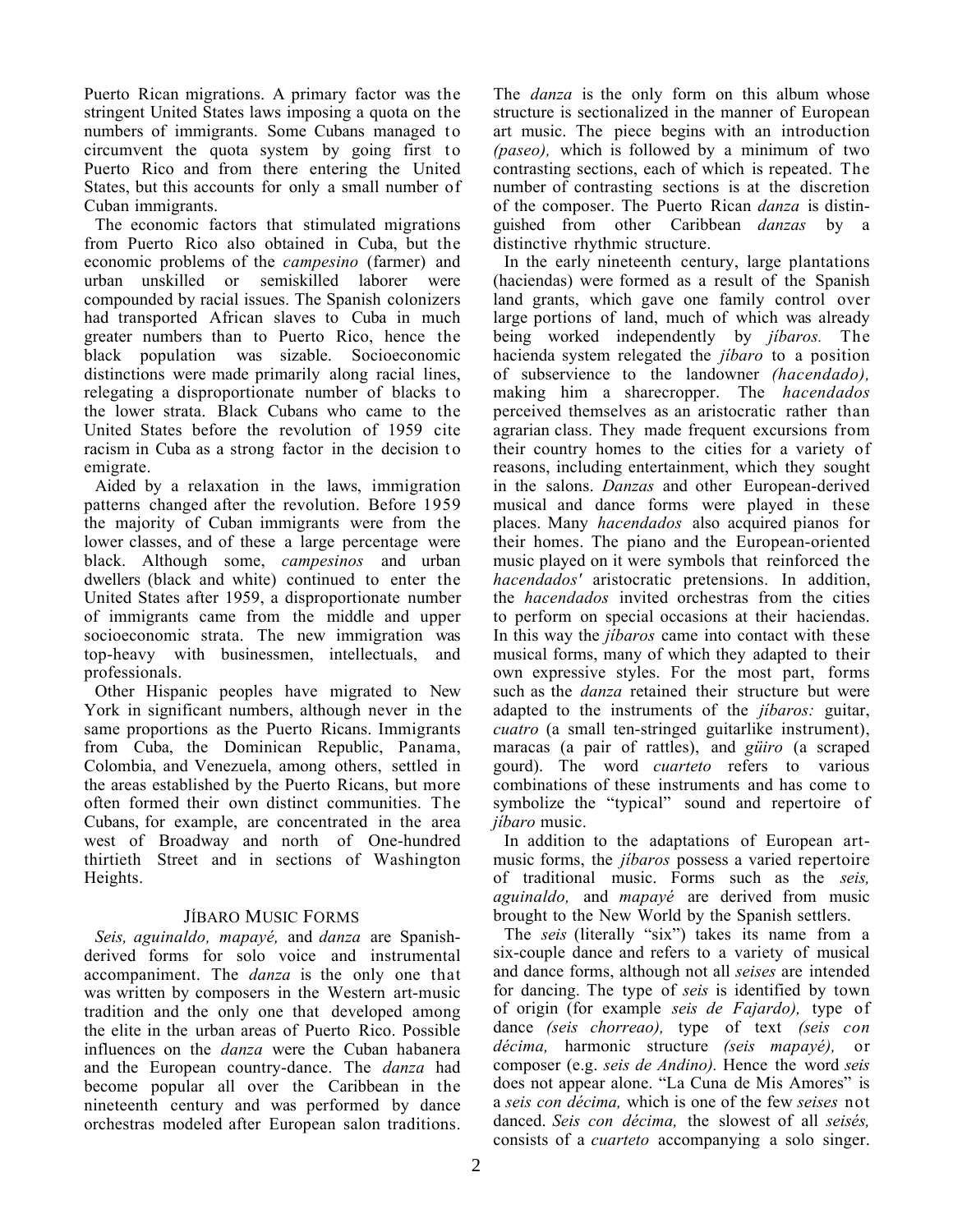The improvised text is based on a *décima* (ten-linestanza) structure, each line consisting of six or eight syllables. This improvised stanzaic form, common throughout Latin America, is frequently throughout incorporated into other forms of *jíbaro* music.

"Las Mujeres de Borinquen" is a *seis mapayé,* a form more popularly known as *le lo lai,* after the vocables sung at the beginnings of various verses. *Le lo lai* is characterized by a more varied harmonic structure than that of the other *seises* and is always in the minor mode. The texts of *le lo lai* are generally improvised around nostalgic themes of homeland, motherhood, nature, and idealized love, themes that characterize much of the *jíbaro* repertoire.

The *aguinaldo* differs from *danzas* and *seises* in that it is associated with a particular season. During Christmas, groups traveled from house to house singing *aguinaldos* and asking for small symbolic gifts such as food and drink. (The word *aguinaldo* means a gift that is requested at Christmas time.) In recent years the *aguinaldo* has come to he associated with other occasions. *Aguinaldo* texts, whose contents may be religious, secular, or a combination, are based on a *décima* structure.

With the migrations of *jíbaros* from the rural regions to the urban areas of Puerto Rico, the musical forms underwent a shift in emphasis. In the country, the *danza, seis, mapayé,* and *aguinaldo* were used for entertainment at all types of formal and informal gatherings. In the cities, special occasions such as weddings, baptisms, and holidays became the primary settings for these forms. *Jíbaro* musical expression in New York found its outlet in the home-town social clubs, where it again was used for informal entertainment as well as for special occasions.

## BOMBA AND PLENA

*Bomba* and *plena* are the only distinctive African-derived musical and dance forms of Puerto Rico. They both developed in the coastal towns, where large communities of black workers gathered around the sugarcane mills. *Bomba* is an entertainment form and is generally performed at social gatherings. It is a couple dance in which the woman performs relatively fixed dance steps while her partner is free to exhibit his dancing skills. He competes with the *requintador* (lead drummer), who rhythmically responds to his steps. The *bomba* ensemble consists of cuá (a pair of sticks stuck on the side of a dram or some other hard resonant surface), which provides a fixed rhythmic pattern (time line) around which the other instruments are organized; one or two *seguidoras* (low-pitched barrel-shaped drums), which provide a fixed

supporting rhythm; and requinto (higher-pitched barrel-shaped dram), which plays changing rhythmic patterns within the rhythmic structure of the *seguidoras* and *cuá.* (The terms *seguidora* and *requinto* refer not only to the names of the drums in the ensemble, but also to the drums' musical function. The *seguidora* is always a supporting drum, and the *requinto,* also known as *quinto,* is an improvisatory drum.) The specific manner in which these patterns are organized is regulated by the rhythmic nature of the song text and the movement of the male dancer. In addition to the *cuá, seguidora,* and *requinto,* maracas or a *güiro* may be included in the ensemble, increasing the rhythmic density and drive. A *campana* (cowbell) is optional and may substitute for or be used in addition to the *cuá,* reinforcing the time line. *Bomba* texts are usually on topical themes relating to everyday life in the community, such as social relationships, work, or historical events. They may also be spontaneous statements commenting on activities taking place in the performance. The musical form of *bomba* consists of alternation between solo singer and chorus in a call-andresponse pattern. The soloist, having textual and melodic freedom, presents the main themes of the text, while the chorus is restricted to a fixed response.

*Plena,* although African-derived, incorporates more European musical elements than does *bomba. Plena* began as a street music, but as it moved into the bars and nightclubs it came to be associated with night life and the underworld. Although white and black musicians performed *plena,* the whites associated it more with slumming, but for blacks *plena* was a valid part of their musical heritage. *Plena* is a couple dance, but the dance is not an integral part of the event, as it is in *bomba.* The competitive interaction between drummer and dancer that characterizes *bomba* is not found in *plena.* A number of instruments may be used in various combinations in the *plena* ensemble. In "El Safacón de la 102nd St," Montañez uses four *panderetas (frame* drums): two *seguidoras* and one *punto de dave* (supporting drums) provide fixed interlocking patterns; the fourth *pandereta (requinto)* plays extended rhythmic passages that accent portions of the rhythmic structure of the text. The *requintador* is also allotted a segment of the piece in which to demonstrate competence on his instrument. Montañez also uses conga drums, which have only recently been added to the *plena* ensemble to reinforce the *seguidoras.* The *güiro,* playing a fixed rhythm, is an indispensable part of the *plena* ensemble. The harmonica has various uses within the ensemble: melodic introduction of the vocal refrain, contrapuntal accompaniment to the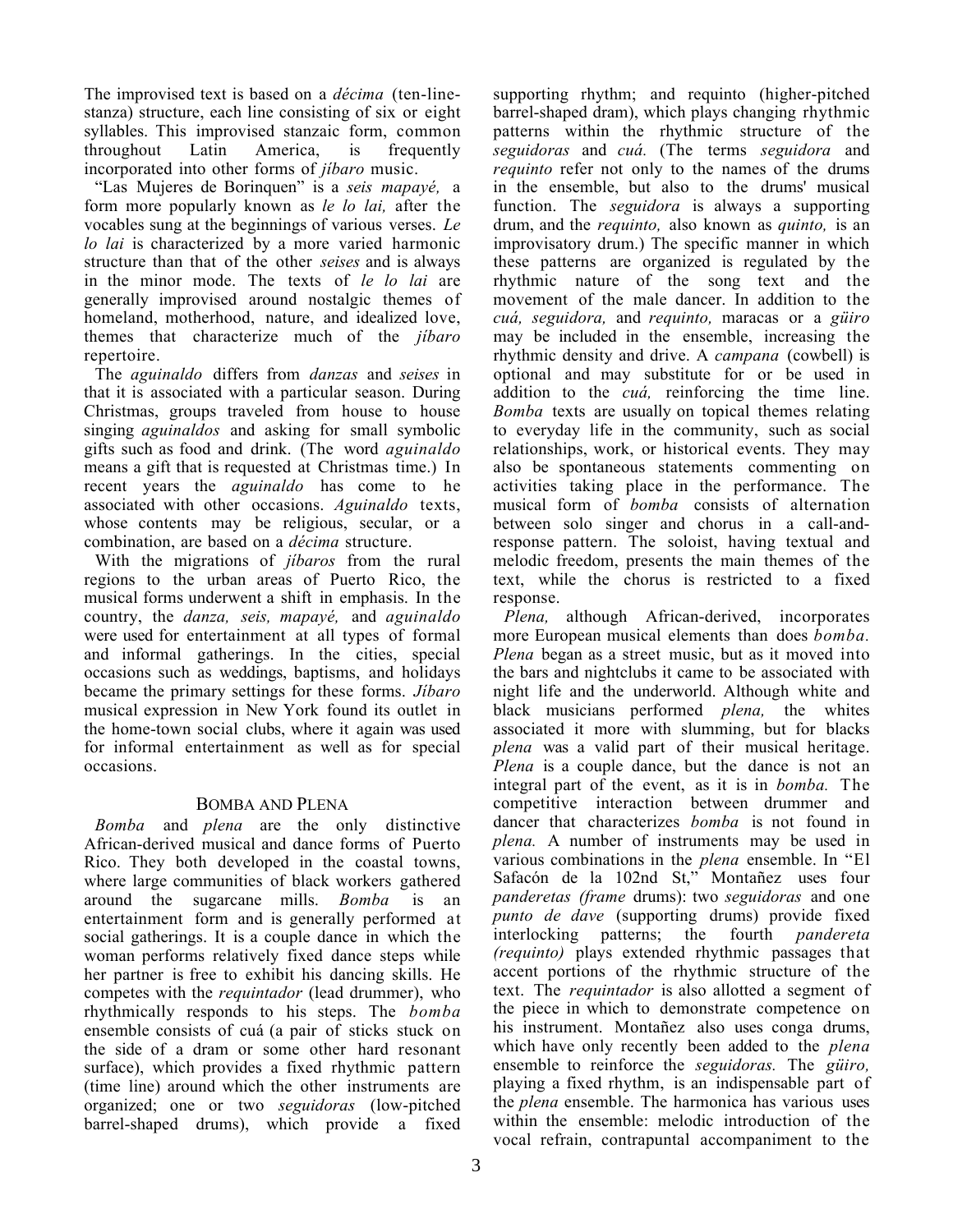verse, melodic unison with the refrain, melodic embellishment of the verse or refrain, and solo performance to demonstrate the player's skill. This instrumentation does not represent a fixed format for *plena* ensemble. The minimum requirement is two *seguidoras,* one requinto, one *güiro,* and either harmonica or accordion, both of which serve the same musical function. When a guitar is included it provides harmonic accompaniment.

*Plena* texts are on contemporary or historic events and are in a stanzaic verse-refrain structure.

In New York, *bomba* and *plena* have undergone certain transformations. Their use at informal social gatherings—and, in the case of *plena,* in nightclubs—has sharply declined. However, their content is being reinterpreted in the salsa *conjunto* (small-group) format. *Bomba* and *plena* are reaching a wider audience through the popular-music industry.

## LUCUMÍ AND SANTERÍA

An important form of musico-religious expression of Puerto Ricans and Cubans in New York derives from beliefs and practices of the Yornba people of Nigeria and Dahomey in West Africa. The belief systems of the Yoruba and other African peoples were brought to the New World as a result of the slave trade. Voluntary organizations provided a means for these peoples to maintain their identity in the post-slavery period. From these organizations, which were known in Cuba as *cabildos,* the Yoruba-derived Lucumí and other religious and secret societies of African origins emerged. Lucumí beliefs are characterized by complex relationships among the forces of nature, concepts about the creation of the world, the pantheon of *orishas,* and man. Each *orisha* is associated with various myths, herbs, stones, colors, animals, and musical forms. An individual is devoted exclusively to one *orisha,* who may, during ritual events, possess his devotee. Once this is accomplished the *orisha* becomes actualized in human form and can interact with participants in the event. The philosophical foundation and organizing framework for these beliefs are centered in a system of divination known as Ifa.

Syncretism between Catholicism, as imposed by the Spaniards, and the African belief systems of the slaves resulted in certain superficial changes in Lucumí, the most common of which was overt acceptance of the symbols of Catholicism in an effort to mask Lucumí religious practices (e.g. saints' names were equated with *orishas).* This was necessitated by the attempts of the dominant political and religious structure in Cuba to force blacks to sever ties with their African heritage and thus gain greater control over them. Despite such superficial changes in Lucumí, adherents made a conscious attempt to maintain a close identification with Yoruba practices by using the Yoruba language in religious contexts and by observing the function and role of the *orishas,* musical practices, and numerous other aspects of their world view. However, two basic changes occurred in Cuba. Whereas in Africa each religious center was devoted to one *orisha,* and an individual's dedication to that *orisha* was determined mainly by lineage, the situation in the New World did not allow for an individual center to be committed to one *orisha.* Instead, each center paid homage to the entire pantheon. Furthermore, as a result of the destruction of family lineages by slavery, acquisition of one's personal *orisha* came to be determined solely by Ifa divination.

The migrations of Cubans to New York City, both before and after the revolution, led to the establishment of religious centers in New York. Lucumí in New York became popularly known as Santería. The multi-ethnic character of the city is reflected in the religious centers. Membership now includes black and white North Americans as well as Cubans, Puerto Ricans, and other Latino groups.

Music functions in the Santería as the central organizing feature of different events in the ceremony. *Igbodú* and *Eya Aranla* are separate events in the ceremony, and each serves a particular ritual purpose. The purpose of the *Igbodú is* to pay homage to the pantheon of *orishas* through a set liturgical sequence of rhythms known as *Orú del Igbodú,* which is performed on the *batá* while members stand in silent reverence. *Batá* is a drum<br>family composed of three different-sized family composed of three different-sized instruments, each of which is double-headed and hourglass in shape. They are held horizontally, with one hand on each membrane. The largest drum, *iya,* communicates directly with the *orishas,* each of whom has his own identifying rhythms. The *iya* also enters into musico-linguistic conversations with the *itótele,* the second largest drum. *Okónkolo,* the smallest drum, plays a rhythmic pattern that changes when signaled to do so by the *iya.*

The ritual purpose of the *Eya Aranla* is to facilitate communication between the *orishas* and the devotees. This is done through the *Orú del Eya Aranla,* a series of chants performed for each *orisha* by a lead singer *(akpwón)* and chorus *(ankori)* in a call-and-response pattern while the *batá* play corresponding rhythms. The *Orú* is performed to call the *orisha* into the ceremony. When called, the *orisha* manifests itself in human form through possession of individual devotees. In this way the *orisha* is now able to communicate directly with the participants.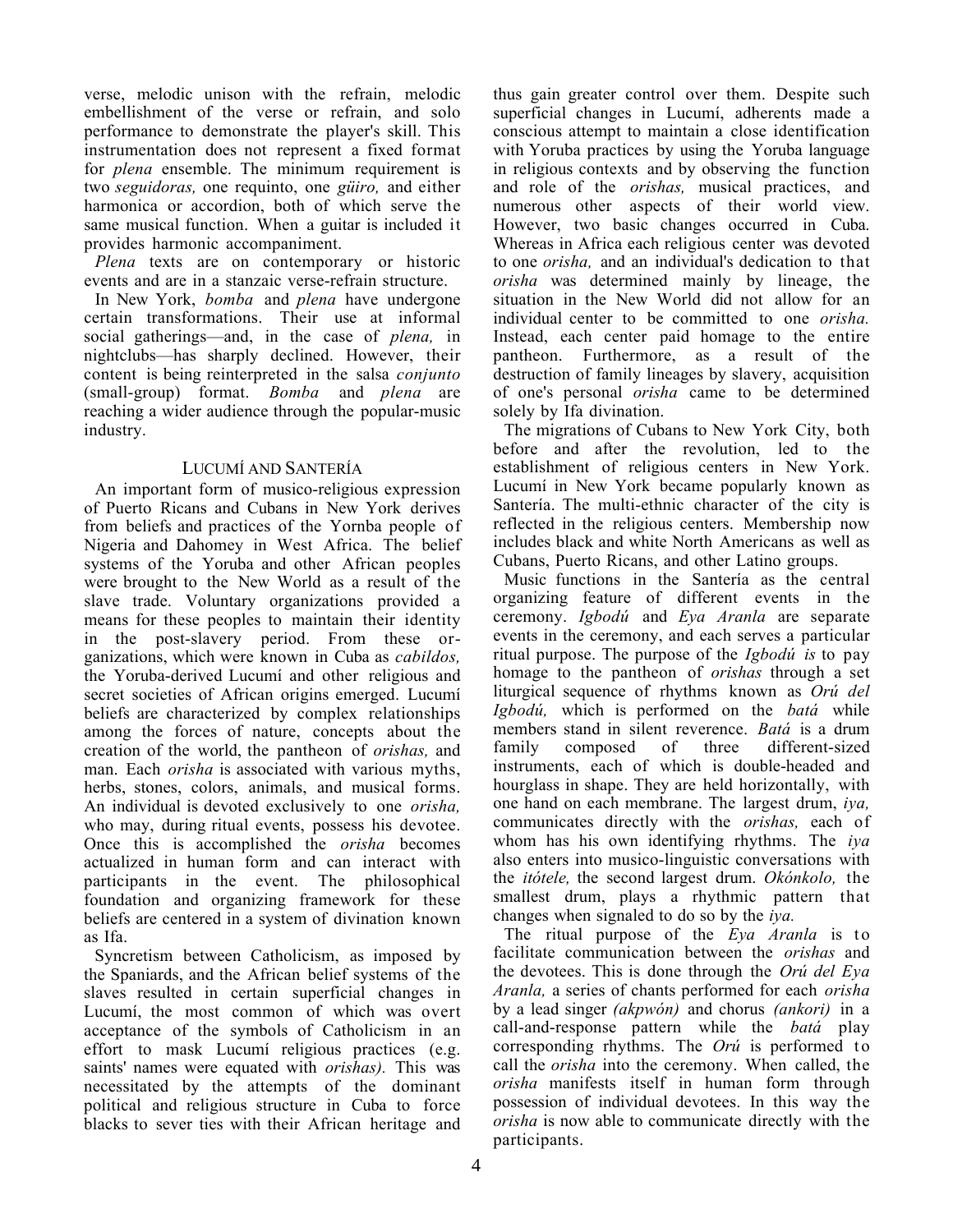### RUMBA

*Rumba* is the generic term for a group of Africanderived Cuban musical and dance forms. Each form reflects a different degree of syncretism among African and Spanish linguistic, musical, and dance elements. Since slavery times *rumba* has provided a means for commentary on a wide range of issues, such as political and social events affecting the life of the community.

Three of the better-known forms of *rumba* are *guaguancó, yambú,* and *columbia.* The instrumental ensemble for *guaguancó* and *columbia* is a set of three drums—*quinto, segundo,* and *tumba—*which function the same as the *requinto* and *seguidoras* of the *bomba.* The ensemble for *yambú* is the same, except that the *segundo* is optional. The *segundo* and *tumba,* when used together, provide the supporting rhythmic structure through inter-locking patterns. *Cáscara* and *claves* are used in all three *rumba* forms. *Cáscara* are like the *cuá* of the *bomba,* and together with the *claves* serve the same function of providing the time line around which the other instruments are organized.

*Guaguancó, yambú,* and *columbia,* all musical and dance forms, also use solo voice and chorus. Similarities between *yambú* and *guaguancó* exist in their musical form, which may be divided into three basic sections. The first, *la diana,* is a melodic passage sung in vocables by one of the lead singers or the chorus and serves to cue both the beginning of the song and sectional changes. *El canto* consists of verses sung by a lead singer and stanzas sung by the chorus. The verses may be traditional, improvised, or a combination. The verses of the *canto* thus provide a framework within which the singer can display his poetic and improvisational ability in addition to his knowledge of the traditional repertoire. The verses may also be traded off between two lead singers who enter into a sung verbal duel to see who can be more creative in his use of humor, irony, and metaphor. The final section of the piece, called *rumba* or *el montuno,* switches to a call and response between lead singer and chorus. Although lead singers may take turns initiating the calls, the element of verbal competition that characterizes the *canto* section is not present.

The main distinction between *yambú* and *guaguancó—*other than that *yambú* is slower—is the dance that occurs in the *montuno* section of each. In *guaguancó* the dance is a competition between male and female in which the man attempts to symbolically conquer the woman by the execution of a pelvic thrust known as *vacunao.*

While this competition is taking place, the *quinto* interacts with the dancers by responding to their movements. The element of competition does not exist in the *montuno* section of *yambú;* rather, the couples jointly give an elaborate display of expertise. That the *vacunao* is consciously avoided can be seen in the frequent call of the lead singer: *"En el yambú no se vacuna* [as sung], *caballeros"* ("In the *yambú* there is no *vacunao,* gentlemen").

*Columbia* differs from *yambú* and *guaguancó* in several respects. The latter are in duple meter; *columbia* is in triple meter. *Columbia* has no *diana* section; it has an introductory section, sometimes called *llorao,* in which the lead singer calls his chorus to sound their presence. In *columbia* the dance in the *montuno* section is for men only, and the movements allude to personages in the Abakuá secret society as well as display the dancer's virtuosity. Competition exists between the dancer and the *quintador,* who interact closely. The texts of *guaguancó* and *yambú* are almost always in Spanish, but *columbia* texts include many phrases borrowed from and alluding to the African-derived Abakuá or Lucumí.

SON

The word *son* is used to describe a particular type of instrumentation and feeling rather than a specific formal structure. *Son* emerged among blacks in the Cuban countryside as a form of entertainment at informal gatherings and was brought to urban areas in the early nineteen-hundreds. The early *son* ensemble consisted of a *tres* ( guitarlike six- or ninestringed instrument), a *marímbula* (large resonating box to which metal tongues are attached; when plucked, these render a bass like sound), *botija* (large clay jug that is blown into), bongos, maracas, *claves* (two hard wooden sticks struck together), and *laúd* (Spanish-derived lute). In the cities *son* gained popularity among whites as dance and background music for social events and provided a major source of income for black performers. The complex African-derived rhythms, however, did not easily conform to the musical expectations of the whites, and out of economic necessity the performers simplified the rhythmic structure and deemphasized the *estribillo* (refrain), which consisted of call-andresponse patterns.

Another feature that characterized the transition of *son* from the country to the cities was the incorporation of *guajira,* a music of the Cuban countryside whose structure, text, and musical elements are primarily of Spanish derivation. In *guajira,* troubadours, accompanying themselves on the *tres,* sing nostalgically of their country life. *Son* groups in the cities adapted melodic and textual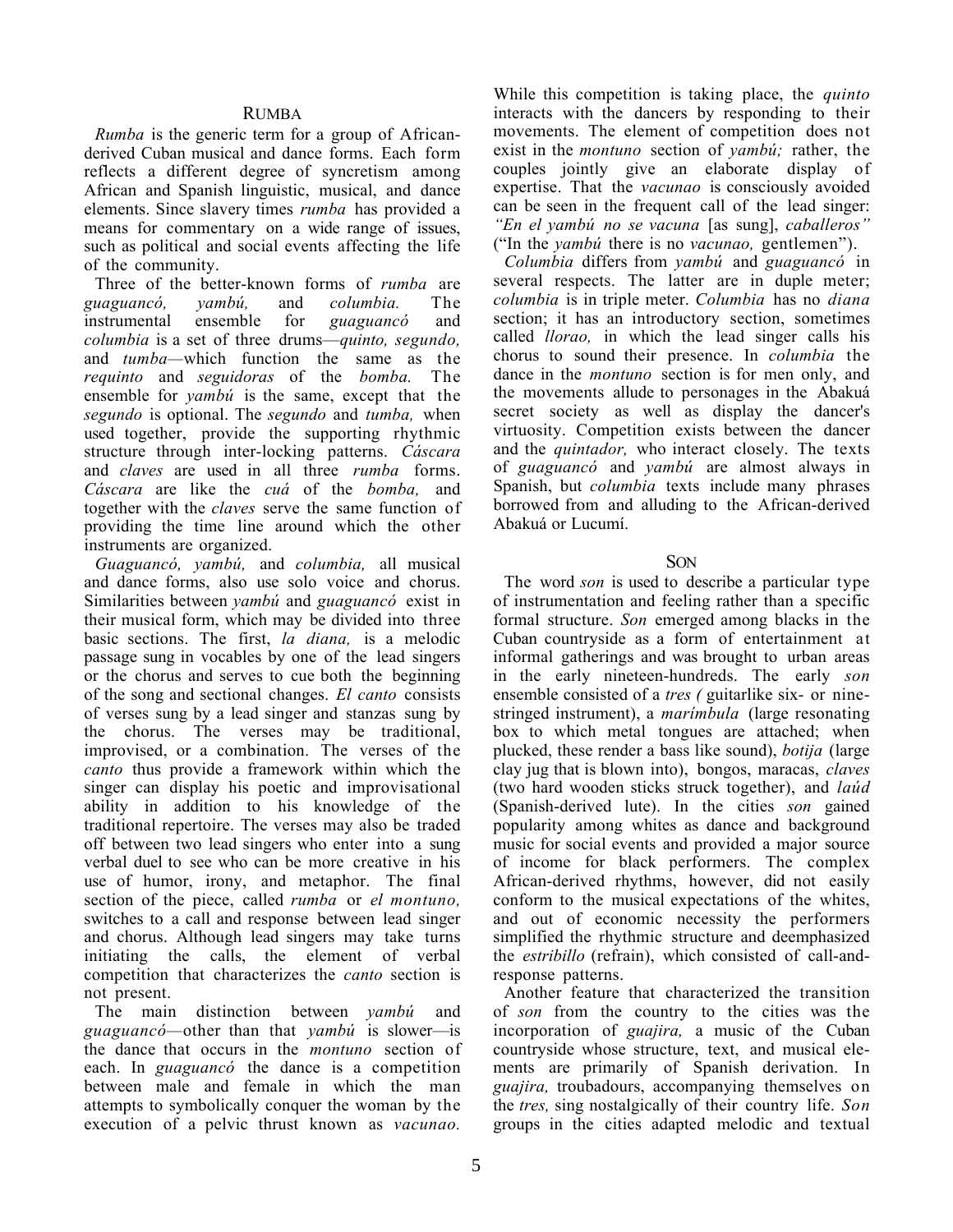aspects of *guajira* to the *son* instrumentation and added the *guajeo* (interlocking melodic and rhythmic ostinato patterns based on the *clave* patterns).

There have been three recognizable stages in the development of *son,* which are typified by three groups: the Sexteto Habanero, the Septeto Nacional, and the *conjuntos* of Arseñio Rodriguez. Although numerous other *son conjuntos* were performing in the cities before 1918, the Sexteto Habanero had begun by that time to crystallize what was to become the typical *son* sound. Three voices became standard, a bass replaced the *marímbula* and *botija,* and a trumpet and guitar were added. The bongos, *claves,* maracas, and *tres* were kept, but the *laúd* was dropped. Even though the Sexteto Habanero and the Septeto Nacional were playing at the same time, in the late twenties the latter began to expand on the quality of the *son* sound as established by the Sexteto Habanero. The general tendency toward greater Europeanization of the sound by the Septeto Nacional and other *son conjuntos* of this period may be related to the fact that *son* was gaining international popularity through records, tourism in Cuba, and performances abroad. This tendency resulted in tighter vocal harmonies, and expansion of the melodic range and use of ornamentation by the trumpet. In addition, the rhythmic pattern of the bongos became fixed, and there was less freedom for improvisation and interaction with the rest of the *conjunto.* The *tres* was assigned a larger role but had not yet reached the importance in the ensemble that it achieved with Arseñio Rodriguez.

In the thirties *son* also became popular in Puerto Rico when Puerto Rican musicians adopted the *septeto* style of the *son* as performed by the Septeto Nacional and other Cuban *son* groups. The popularity of *son* continued with the migrations of Cubans and Puerto Ricans to New York.

In the late thirties Arseñio Rodriguez expanded the *son* sound to reincorporate and reemphasize many of the African-derived elements from the countryside that had been omitted or simplified by the Sexteto Habanero and the Septeto Nacional, while continuing the Europeanizing trends initiated by these two groups. Arseñio achieved a synthesis between African- and European-derived musical elements while maintaining the integrity of both. To the established instrumentation of the *son conjunto* Arseñio added a *campana,* a conga drum, a second trumpet, and a piano. Stylistically, Arsenjo's main innovations were to stress the *guajeo* and incorporate the *tumbao* (an ostinato pattern resulting from interlocking rhythms played by the bass and conga); structure horn arrangements and musical breaks around the *clave;* integrate the

rhythm section (bongos, conga, bass, *campana, tres,* and piano) so as to achieve a melodic-rhythmic unity centered around the *clave;* expand the role of the *tres* to a solo as well as accompaniment instrument; reemphasize the importance of the *estribillo;* introduce a solo section (*montuno*) in which *tres,* piano, or trumpet players could demonstrate their skills; and extend the dynamic range.

Arseñio's *son montunos* have a special meaning for his audience because, although many of his texts continued to deal with the traditionally romantic themes of the earlier *sones,* he also used texts that philosophically express his sentiments toward Cuba, community life, and racial pride.

Another major innovation of Arseñio's was the creation of the mambo and its introduction into dance halls in 1937. Mambo was performed using *son-conjunto* instrumentation. Arseñio's mambo, his compositions, and his *conjunto* sound strongly influenced Latin popular music in New York. In the fifties Machito, Tito Puente, and Tito Rodriguez adapted mambo to the big-band sound. In the sixties Arseñio's *conjunto* sound and many of his compositions were reinterpreted by salsa musicians.

## **SALSA**

Salsa is to Latinos as Soul is to blacks. The word connotes a feeling as well as a variety of musical traditions that have been redefined and reinterpreted in the context of the Latin popularmusic scene in New York. Cuban music provides the basis for salsa, but as early as the thirties the Cuban forms had become popular in Puerto Rico. By that time in New York a sizable Latin community had begun to develop, which was tuned in to the Cuban styles and which had been hearing them in the uptown dance halls and nightclubs. Machito, a Cuban who was performing with one of the uptown bands, formed his own group—Machito and His Afro-Cubans—around 1940. The group included Mario Bauza, who had years of experience as a jazz trumpeter with numerous black swing bands. Bauza expanded the size and role of the Latin horn section, using compositional concepts of the black jazz bands, and integrated it with the full Afro-Cuban rhythm section. Thus Machito's group set the stage for a growing relationship between jazz and Latin music that led to the creation of a distinctly New York Latin sound.

In the late forties two highly influential Puerto Rican big-band leaders emerged. Tito Puente and Tito Rodriguez, together with Machito, elaborated on the mambo form and set off the mambo craze of the fifties. Somewhat later a second fad hit New York. *Cha-cha-cba* was brought to New York by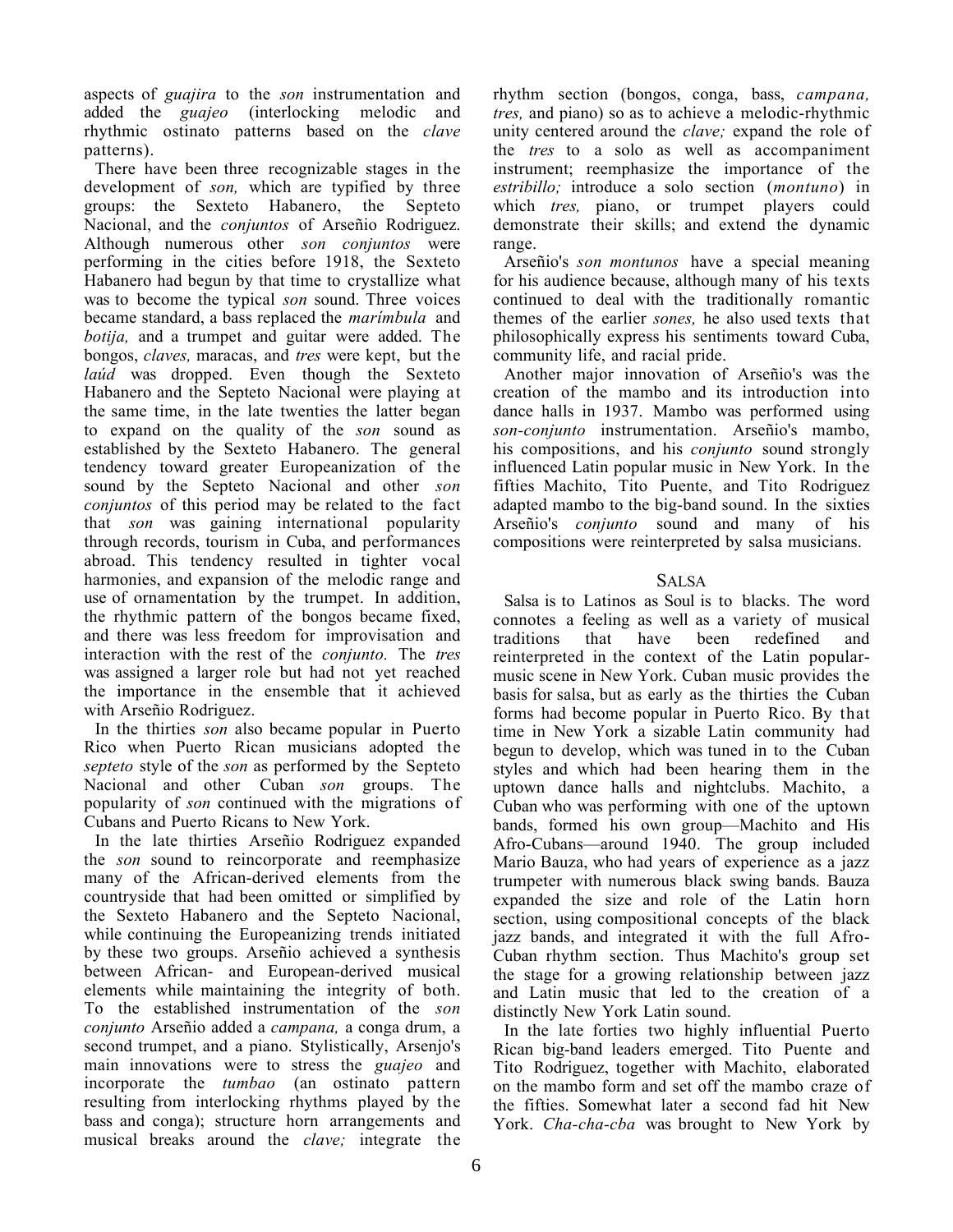Cuban *charanga* orchestras, which consisted of several violins and one flute backed by a rhythm section. *Cha-cha-cha* was also incorporated into the Latin big bands. The mambo and the cha-cha reached a tremendous non-Latino audience and created a dance fad that lasted throughout the fifties.

In addition to the bands that consisted largely of New York Puerto Ricans, popular Cuban artists came to New York to perform. They brought their charts with them and hired the New York musicians to back them up, thus expanding the training ground for young New York Puerto Rican musicians. This training was the foundation of what came to be known in the late sixties as salsa.

Until the cessation of diplomatic relations with Cuba in 1962, the interaction between the New York and Cuban music scenes formed the basis for parallel musical development. After 1962 the Cuban musical forms as adopted by Puerto Ricans began to move in directions that further defined the music as a distinctly New York phenomenon. Two general tendencies can be discerned. The first reflects the contact between the Puerto Rican and black communities in New York. By the late sixties there was a large population of bilingual secondgeneration New York Puerto Ricans whose ties were to both the island and New York. Interaction between blacks and Puerto Ricans was facilitated by overlapping community boundaries and by participation in many of the same educational and recreational institutions. The strength, success and cultural manifestations of the movement for black identity had an important impact on young Puerto Ricans. As one musical result of this interaction, boogalno, a black musical and dance form that gained tremendous popularity in the mid-sixties, was adapted by Puerto Rican musicians and reinterpreted<br>as Latin *bugalú'*. It used standard salsa as Latin *bugalú'*. It used standard salsa instrumentation (horns, piano, bass, congas, instrumentation (horns, *timbales,* bongos, *campana,* and *guiro)* plus trapdrum set. The rhythmic structure was altered to accent the second and fourth beats (the backbeats), a characteristic feature of black music, and the lyrics were sung in both Spanish and English.

Latin bugalú' was an attempt to break away from the strictly Latin audience and to expand into the mass entertainment industry. But the relationships between Latin and black music were not solely economically motivated. To Puerto Rican musicians who had grown up listening to both Latin and black popular music, the latter offered a logical source for new musical ideas.

The second tendency was to look to the traditional musics of the various Hispanic peoples living in New York. Before 1962, popular Latin music in New York was based primarily on Cuban

forms. A notable exception was Rafael Cortijo and his vocalist Ismael Rivera, who as early as 1957 introduced *bomba* and *plena* into the *conjunto* format. The Dominican *merengue* gained some popularity in the fifties, but it was not adapted to *conjunto* instrumentation until the sixties. At this time, forms such as the Colombian *cumbia* and Puerto Rican *jíbaro* music were also reinterpreted and presented in a popular-music idiom under the rubric of salsa. Thus salsa today is a vehicle for the expression of many musical forms associated with different Hispanic peoples coexisting in New York.

The authors wish to thank Hector Rivera, Victor Montañez, Julito Collazo, and Armando Sanchez for sharing their knowledge and life stories with us. We also wish to thank Zuni Lopez for her meticulous and punctual assemblage of various important materials, and Francia Luban, Frank Bonilla , - Felix Cortes, Jorge Perez, and Joe Luban for their collective energies in a welcome brainstorming session. Thanks also to Los Pleneros de la 110th Street and Son de la Loma for playing just for us. And to all the musicians: *chevere!*

Note: Song texts are not included owing to textual problems, such as frequent use of Africanisms, vocables, and idiosyncratic neologisms.

ROBERTA L. SINGER *is a native New Yorker and is currently a candidate for the Ph.D. in ethnomusicology and folklore at Indiana University.*

ROBERT FRIEDMAN *is a native Californian and is also a Ph.D. candidate in ethnomusicology and folklore at Indiana University. Ms. Singer's research interests are mainly in Afro-American and New York Puerto Rican music, while Mr. Friedman's interests are in New York Cuban and Afro-Caribbean music.*

*El Safacón de la 102nd St.* [PLENA] (Victor Montañez)

Victor Montañez y sus Pleneros de la 110th Street: Victor Montañez, Sr., lead vocal; Victor Montañez, Jr., conga; Ismael Rivera, *pandereta (punto de clave)* and chorus; Marcial Reyes, *pandereta (requinto)* and chorus; Efraim Ramos and Pedro Juan Dumas, *panderetas (seguidoras)* and chorus; Francisco "Tan" Martinez, harmonica and chorus; Jaime Flores, *güiro* and chorus.

René Lopez, producer of this album, feels that most innovations and changes in Puerto Rican music in New York are in the realm of increased rhythmic density. Conga drums are a recent addition to *plena* ensembles and can now be found in *plena* groups in Puerto Rico as well as in Montañez' group. The conga serves to reinforce the *seguidoras.* An innovation of this particular group has been to add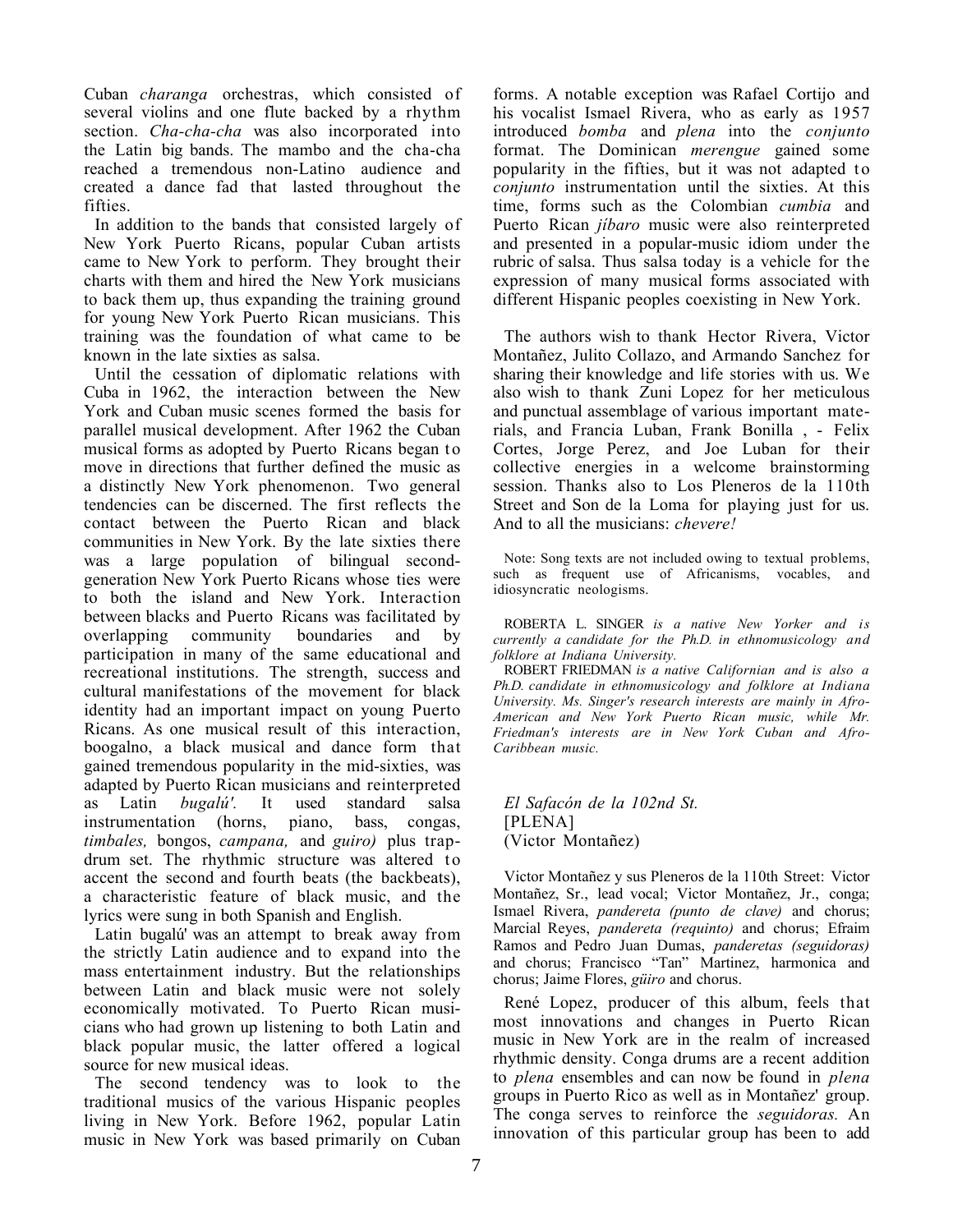to the numerous conventional functions of the harmonica the role of providing rhythmic accompaniment to the *pandereta (requinto)* solo. *Plena* performance in this style has declined considerably in New York and on the island. Like the *bomba,* however, it has been reinterpreted by salsa groups such as those of Willie Colon and Rafael Cortijo.

"El Safacón de la 102nd St." ("The Garbage Can of One-hundred-second Street) is an adaptation of a traditional island form and the transplantation of the function of *plena* texts to the New York urban environment. The text, which talks about a burning garbage can, is perhaps a comment on the fact that fires are frequently lit in trash cans on New York streets to provide warmth in cold weather, and also present a source of potential danger.

*Bomba Calindé* [BOMBA]

*(Anon.)*

Victor Montañez y sus Pleneros de la 110th Street: Victor Montañez, Sr., *bomba* drum and lead vocal; Ismael Rivera, *pandereta (requinto)* and chorus; Marcial Reyes, cuá and chorus; Jaime Flores, maracas and chorus.

This piece is based on the older style of *bomba* as it emerged in the black coastal regions of Puerto Rico. Its performance in this style is rare today in both New York and Puerto Rico. Like the *plena,* however, it has been reinterpreted by salsa groups such as those of Rafael Cortijo and Willie Colon. In salsa in New York and on the island, conga drums have replaced the barrel-shaped *bomba* drums characteristic of the traditional ensemble.

An innovation of Montañez' group is Ismael Rivera's use of the *nandereta* held between the legs, which substitutes for the *requinto bomba* drum. One barrel drum is retained, and performs the function of the *seguidora.*

According to Montañez, the text consists of what were African words, the meaning of which he does not know. His recitation of them in this song is from rote memory.

Julito Collazo y su Grupo Afro-Cubano: Julito Collazo, lead vocal; Hector "Flaco" Hernandez, *iya* and chorus; Milton Cardona, *itótele* and chorus; Steve Barrios, *okónkolo* and chorus; Wufredo "Moreno" Tejeda, achere (gourd rattle) and chorus; Augusto Lore, Virgiho Mart and Osvaldo "Chihuahua" Martinez, chorus.

The text of this tune is in Lucumí' (a Yorubaderived language), which is traditionally used in the Santería. Although the Lucumí language and *batá* drum family are generally confined to religious settings, the text of this tune is secular and would not be for ceremonial use. Julito Collazo wanted to display his creative and compositional abilities and departed from the traditional thematic repertoire of religious songs. In this text he speaks of a beautiful woman who visits his home.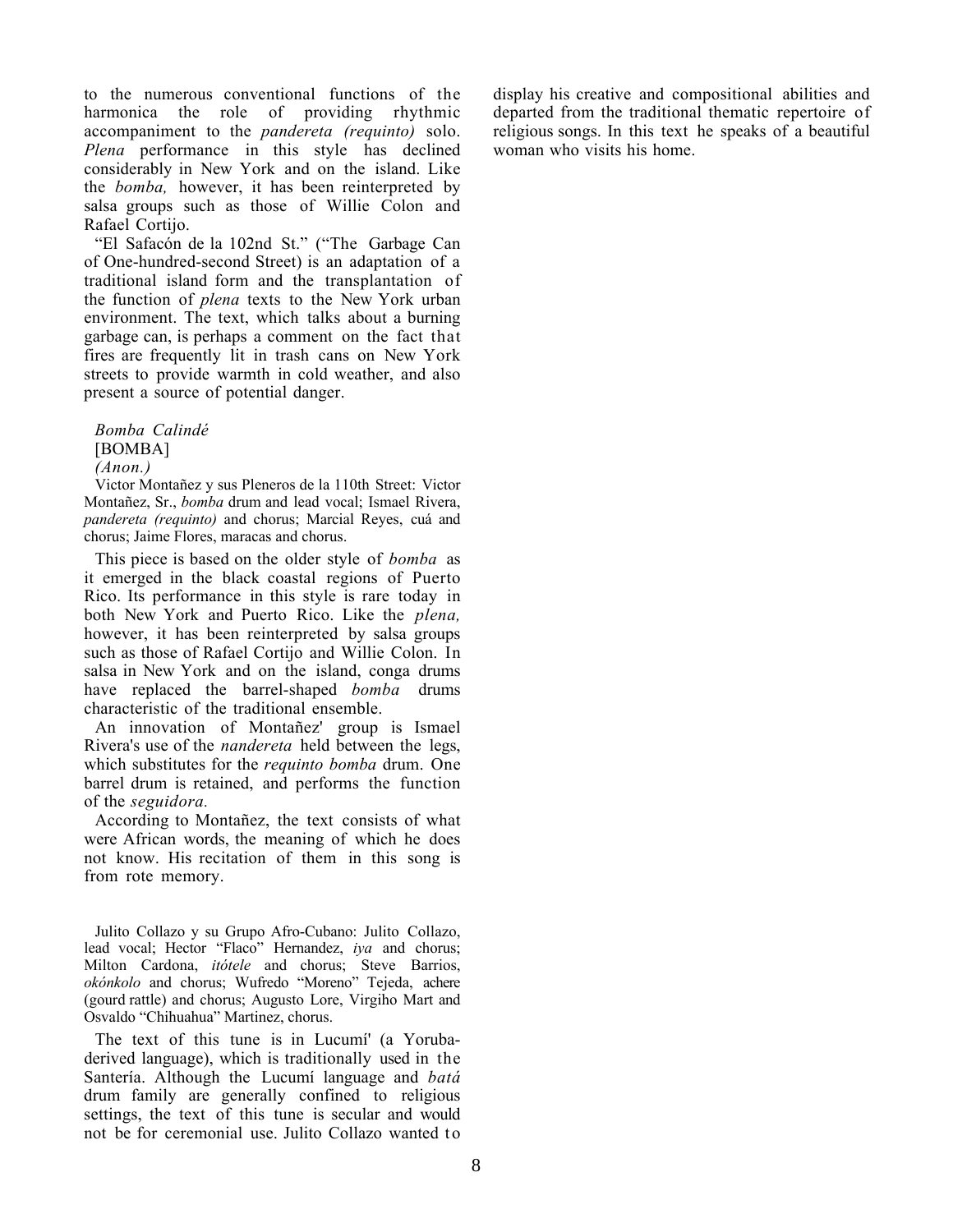#### *Loteria* [RUMBA–COLUMBIA] (Julito Collazo)

Julito Collazo y su Grupo Afro-Cubano: Julito Collazo, lead vocal; Hector "Flaco" Hernandez, *quinto* and chorus; Milton Cardona, *segundo* and chorus; Virgillio Marti, *tumba* and chorus; Steve Berrios, cáscara and chorus; Osvaldo "Chihuahua" Martinez and Wilfredo "Moreno" Tejeda, chorus.

"Loteria" ("Lottery") begins in the traditional manner with the lead singer calling to his chorus to make their presence heard. The lead singer then engages in a ritual insult formula designed to stimulate verbal competition with other *rumberos* present at the event. Instead of playing *claves,* Julito provides the *clave* pattern with hand claps.

The text is based on a type of speech-play in which the lead vocalist creates a variety of humorous images, such as conversing cockroaches and chicken electricians.

*Yo Quisiera Ser* [SON MONTUNO–SALSA] (Hector Rivera)

Hector Rivera y su Conjunto: Manny Ramos, lead vocal; Benjamin Cabrera and Brad Upton, trumpets; Hector Rivera, piano; Pablo Guzman, bass; Kike Perez, conga; Vitin Gonzales, bongos; Adalberto Santiago, maracas and chorus; José Garcia, chorus.

The ensemble for this tune is typical salsa instrumentation. The text is about male-female relationships, as in many salsa tunes, and tells of the responses of a group of men on the street corner to a beautiful woman who passes by.

*Borinquen*

[DANZA]

(Israel Berrios)

Sexteto Criollo Puertorriqueño: Israel Berrios, lead vocal and guitar; Tito Baez, guitar; Neri Orta and Nieves Quintero, *cuatros;* Jaime Flores, *goiro.*

This *danza* is performed in the traditional style as created by the Puerto Rican *jíbaros.* The text of "Borinquen" (the indigenous name for the island) uses a stylized imagery characteristic of *jíbaro* song texts that pay homage to the homeland. The singer reminisces about the beauty of his island and its women.

*Las Mujeres de Borinquen* [MAPAYÉ (LE LO LAI)] (Cristobal "Tobita" Medina Colón)

*El Puertorriqueno* [AGUINALDO]

(Cristobal "Tobita" Medina Colón) *La Cuna de Mis Amores* [SEIS CON DÉCIMA] (Cristobal "Tobita" Medina Colón)

Sexteto Criollo Puertorriqueño: Cristobal "Tobita" Medina Colón, lead vocal; Israel Berrios and Tito Baez, guitars; Neri Orta and Nieves Quintero, *cuatros;* Jaime Flores, *güiro.*

Tobita improvised these texts, based on a general thematic framework, in the recording studio. Texts for the *mapayé, aguinaldo,* and *seis con décima* generally contain expressions of nostalgia and romantic impressions of the homeland, motherhood, and womanhood.

"Las Mujeres de Borinquen" ("The Women of Borinquen") compares Puerto Rican women with the heavenly constellations.

"El Puertorriqueño" ("The Puerto Rican") is a romantic poetic salute to the Puerto Rican people.

In "La Cuna de Mis Amores" ("The Cradle of My Loves") Tobita uses a stylized imagery to pay homage to the homeland. He sings of the beauty of the mountains, the crops, the seas, and the women, and calls the island the cradle of his love.

*Amor a la Virtud* [BOLERO–SON] (Gerardo Martinez)

*Guajira dei Mayoral* [GUAJIRA] (Armando Sanchez)

Armando Sanchez y su Septeto Son de la Loma: Marcelino Morales, solo vocal; Marcelino Valdez, bongos; Teodoro Vanderpool, *tres;* Frankie Acevedo, first voice; Israel Berrios, guitar and second voice; Leo Fleming, bass; Alfredo "Chocolate" Armenteros, trumpet; Armando Sanchez, conga; Vicentico Valdez, maracas.

Son de la Loma plays in a style that combines characteristics of the Sexteto Habanera, the Septeto Nacional, and the *conjuntos* of Arseñio Rodriguez. That this group consists in large part of Puerto Ricans reflects the tremendous popularity the Cuban *son* and *guajira* have had in Puerto Rico since the thirties.

The text of "Guajira del Mayoral" ("Guajira of the Overseer") is typical of the form and content of most *guajiras.* Like the *jíbaro* songs, this one speaks of the beauty of the land through romantic descriptions of the countryside.

In contrast, the lead singer of "Amor a la Virtud" ("Love to Virtue") states in angry protest that he wants to live his own life and does not want his progress disturbed or misled by devious or false words.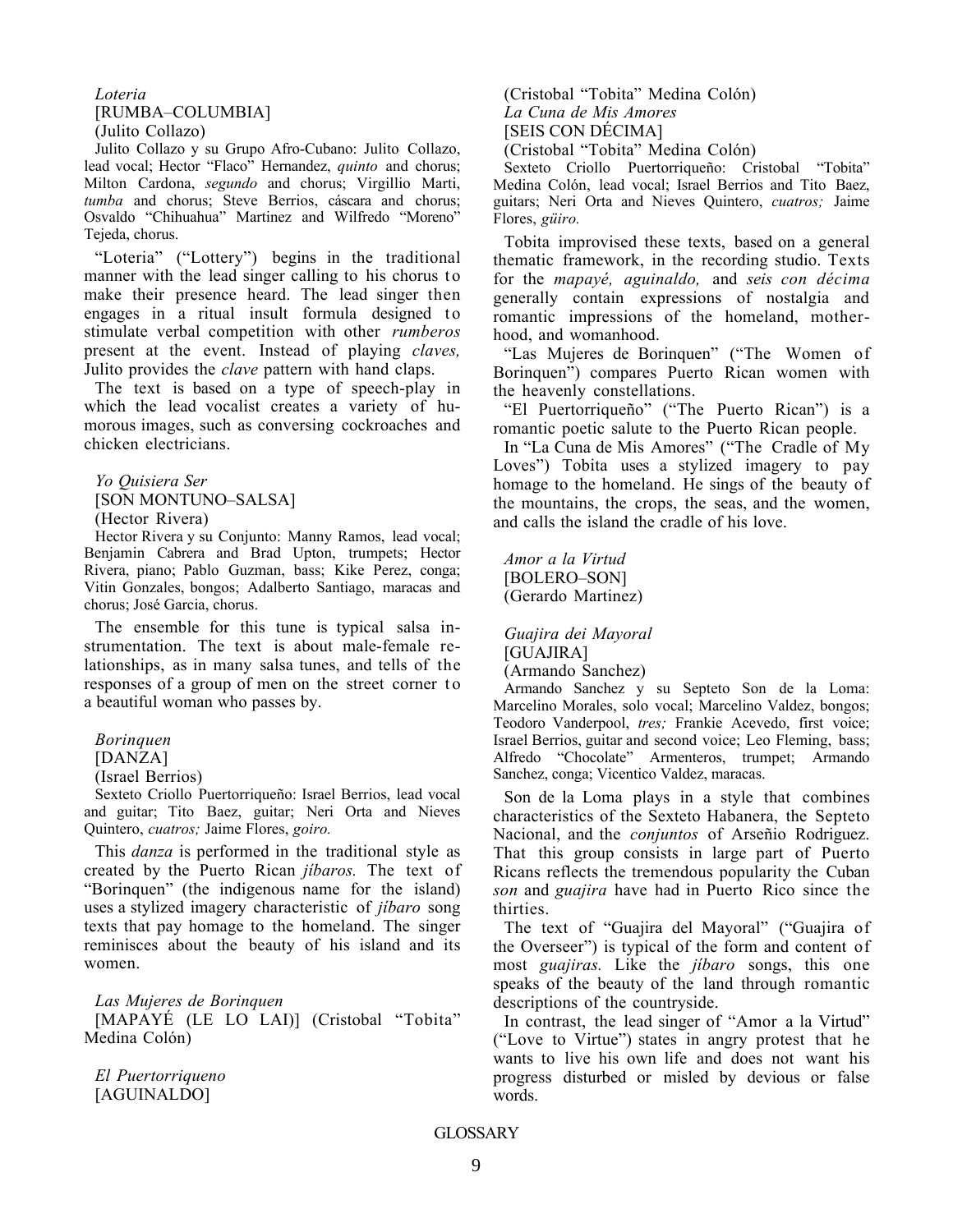Aguinaldo *(ah-ghee-NAHL-dai').* A form of Puerto Rican JÍBARO music.

- Barrio *(BAH-ree-oh).* In Spanish-speaking countries refers to a district or a community. In New York it has come to denote areas in the city where large numbers of Spanish-speaking people live.
- BATÁ *(bah-TAH).* Among the LUCUMÍ, a drum family composed of three different-size drums that are double-headed and hourglass-shaped. Each has its own name. From largest to smallest they are iya (EEyah), *itótele* (ee-TOH-teh-lay), and okónkolo (oh-KOHN-koh-loh).
- Bomba *(BOHM-bah).* An African-derived form of Puerto Rican music.
- Bongo *(bohn-GOH).* Two small attached single-headed drums held between the knees.
- Botija *(bob-TEE-hah).* A large clay jug that is blown into to produce its sound. It can be tuned by filling the body with varying amounts of water.
- Cabildos *(kah-bVEEL-dohs).* Voluntary organizations that arose in Cuba during slavery times from which many of the African-derived religious and secret societies emerged.
- Campesino *(kahm-peh-SEE-noh).* Farmer. (See JÍBARO)
- Canto *(KAHN-toh).* Verse section sung by the lead singer in RUMBA ensembles.
- Cáscara *(KAHS-kah-rah).* An instrument used in RUMBA ensembles consisting of two thin sticks struck against a hard resonant surface such as a drum shell or a chair. They play a fixed rhythmic pattern that along with the CLAVES provides the time line.
- Cha-cha-cha *(chah-chah-CHAH).* A Cuban dance and music form.
- Clave *(KLAH-veh),* claves. 1) Time line (a fixed organizing rhythmic pattern) in RUMBA ensembles. 2) Two short sticks struck together to play the time line or clave pattern.
- Columbia *(koh-LOOM-bee-ah).* A form of Cuban RUMBA .
- Conga *(KOHN-gah).* A single-headed drum with a tapered barrel shape.
- Conjunto *(kohn-HOON-toh).* A small musical group.
- Cuá *(ku-AH).* A pair of sticks used in the Puerto Rican BOMBA that are struck on the side of a drum or some other hard resonant surface, providing a fixed rhythmic pattern (time line) around which the other instruments in the ensemble are organized.
- Cuarteto *(kuahr-TEH-toh).* Typically, a group of four musicians. *"Cuarteto* sound" refers to the style of music played by JIBAROS.
- Cuatro *(KUAH-troh).* A small ten-stringed g'uitarlike instrument played by JIBARO musicians.
- Danza *(DAHN-sah).* A composed musical form originally played by the elite but later adapted by the JinARO. Décima *(DEH-see-mah).* A ten-line verse structure common throughout Latin America.
- Diana *(dee-AH-nah).* A melodic passage sung in vocables by the lead singer in RUMBA ensembles.
- Estribillo *(ehs-tree-bVEE-yoh).* A refrain section in song texts.
- Eya Aranla *(EH-yah ah-RAHN-lah).* A performance context in LUCUMÍ religious ceremonies that facilitates communication between ORISHAS and devotees.
- Guaguancó *(gwah-gwahn-KOH).* A form of Cuban RUMBA.
- Guajeo *(gwah-HEH-oh).* Interlocking melodic and rhythmic ostinato patterns used by SON CONJUNTOS and SALSA groups.
- Guajira *(gwah-HEE-rah).* A form of Cuban music.
- Güiro *(GWEE-roh).* A scraped hollow gourd.
- Hacendadeo*(ah-sehn-DAH-thoh).* A landowner or plantation owner.
- Hacienda *(ah-see-EHN-dah).* A farm or plantation.
- Ifa *(EE-fah).* A Yoruba and LUCIMÍ system of divination.
- lgbedu *(eeg-boh-DOO).* The ceremonial context in which homage is paid to the ORISHAS of the Lucumí.
- Jíbaro *(HEE-bah-roh).* Indigenous term for the Puerto Rican rural dweller.
- Laud *(lah-OOD).* A Spanish-derived lute.
- Lucumí *(loo-koo-MEE).* A Yoruba-derived religion practiced in Cuba.
- Mambo *(MAHM-boh).* A form of Cuban music and dance.
- Mapayé *(mah-pah-YEH).* A form of Puerto Rican JÍBARO music.
- Maracas *(mah-RAH-kahs).* A pair of shaken rattIes.
- Marímbula *(mah-REEM-boo-lah).* A large resonat;ng box with attached metal tongues that are plucked. This instrument, used in early SON ensembles, was later replaced by the string bass.
- Montuno *(mohn-TOO-noh).* Call-and-response section of RUMBAS. Also a section in salsa and SON *montunos* where musicians are able to improvise.
- Orishas *(oh-REE-shahs).* The generic name fer deities of the Yoruba and LUCUMÍ pantheon. The Spanish equivalent is *santos.*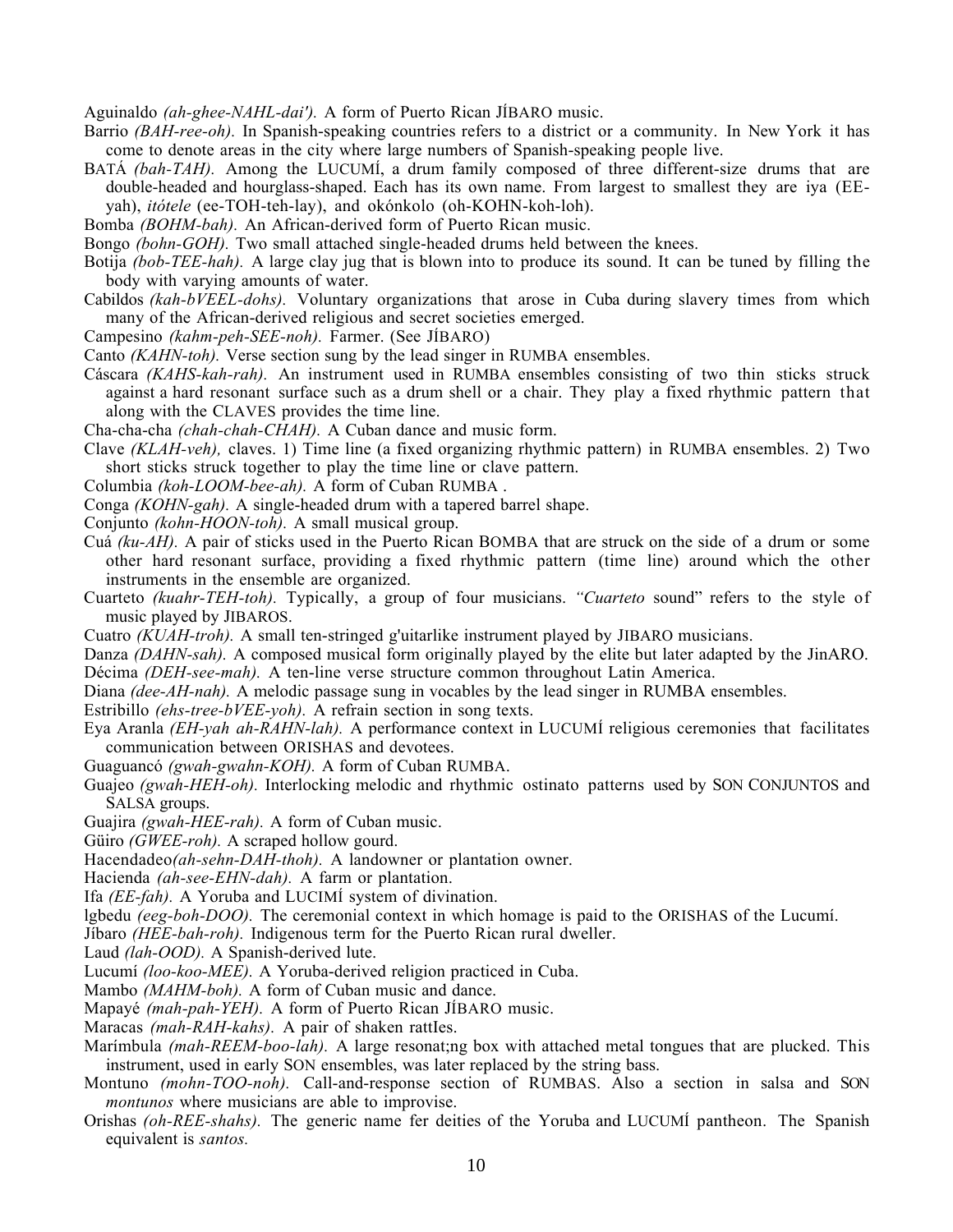- Pandereta *(pahn-deh-REH-tah).* A classificatory name for frame drums used in PLENA ensembles. *Panderetas* resemble tambourines without cymbals.
- Plena *(PLEH-nah).* An African-derived form of Puerto Rican music.
- Punto de Clave *(POON-toh deh KLAH-veh).* An additional supporting PANOERETA in the PLENA ensemble. (See SEGUnoOBA)
- Ouinte *(KEEN-toh).* A drum in RUMBA ensembles whose function is to improvise around the time line. The words SEGUNDORA, REQUINTO, TUMBA, SEGUNDO, and *quinto* are not only the names of drums in Puerto Rican and Cuban ensembles but also refer to their musical function. The SEQUIDORA, TUMBA, and SEGUNDO are always supporting drums, and the REQUINTO and *quinto* are improvisatory drums.

Requinto *(reh-KEEN-toh).* A drum in both PLENA and BOMBA ensembles that plays improvisatory patterns. Rumba *(ROOM-bah).* A genre of Cuban music.

- Salsa ( *SAHL-sah).* Literally "sauce." In music it is used as an adjective that carries sensual overtones such as "savory" and "spicy" and refers to the kind of feeling that musicians put into their performing. Thus "playing *con salsa"* means "playing with soul." The word has also become a commercial tag for popular Latin music performed in New York.
- Santería *(sahn-teh-REE-ah).* Spanish name for LUGUMÍ.
- Seguidora *(seh-gee-THOH-rah).* Drums in both PLENA and BOMBA ensembles that provide fixed supporting rhythms.

Segundo *(seh-GOON-doh).* A drum in RUMBA ensembles that plays a fixed supporting pattern.

- Seis *(SEH-ees).* A form of JÍBARO music.
- Son *(SOHN).* A form of Cuban music.
- Tres *(TREHS).* A guitarlike instrument with six or nine strings.
- Tumba *(TOOM-bah).* A drum in RUMBA ensembles that plays a fixed supporting pattern.
- Tumbao *(toom-BAH-oh).* An ostinato pattern resulting from interlocking rhythms of bass and CONGA drums in *son conjuntos.*
- Vacunao *(Vah-koo-NAH-oh).* Pelvic thrust executed by male dancers in the MONTUNO section of GUAGUANCÓS.
- Yambú *(yahm-BOO).* A form of RUMBA.

#### SELECTED BIBLIOGRAPHY

- López, Adalberto, and Petras, James, eds. *Puerto Rico and Puerto Ricans: Studies in History and Society.* New York: Wiley, 1974. This collection of essays seeks to trace the roots of Puerto Rican culture, explore the complex social, political, and economic relationships between Puerto Rico and the United States, and examine the life of Puerto Ricans on the mainland.
- López-Cruz, Francisco. *La musica folklorica de Puerto Rico.* Sharon, Conn.: Troutman, 1967. Contains discussion of traditional musical forms of Puerto Rico from a musicological perspective.
- Montejo, Esteban. *The Autobiography of* a *Runaway Slave,* edited by Miguel Barnet. Cleveland:
- World, 1969. An account by an ex-slave about life during the slavery and post-slavery periods in Cuba.

Muñoz, Maria Luisa. *La música en Puerto Rico: Panorama histórico-cultural.* Sharon, Conn.:

Troutman, 1966. A historical survey of the Spanish-derived art-music forms in Puerto Rico.

- Ortiz, Fernando. *Los instrumentos de la música Afrocubana,* vols. 1-5. Havana: Ministero de Cultura, 1952- 1955. A detailed study of Afro-Cuban musical instruments, with emphasis on their origins and uses.
- Padilla, Elena. *Up From Puerto Rico.* New York: Columbia University Press, 1958. Anthropological study of the family, community, social, and economic life of New York Puerto Ricans.
- Roberts, John Storm. *Salsa: The Latin Dimension in Popular Music.* New York: BMI, 1976. A general historical survey of Latin popular music in the United States with emphasis on salsa.
- Thomas, Piri. *Down These Mean Streets.* New York: Knopf, 1967. Moving personal account of a Puerto Rican's childhood and adolescence in El Barrio.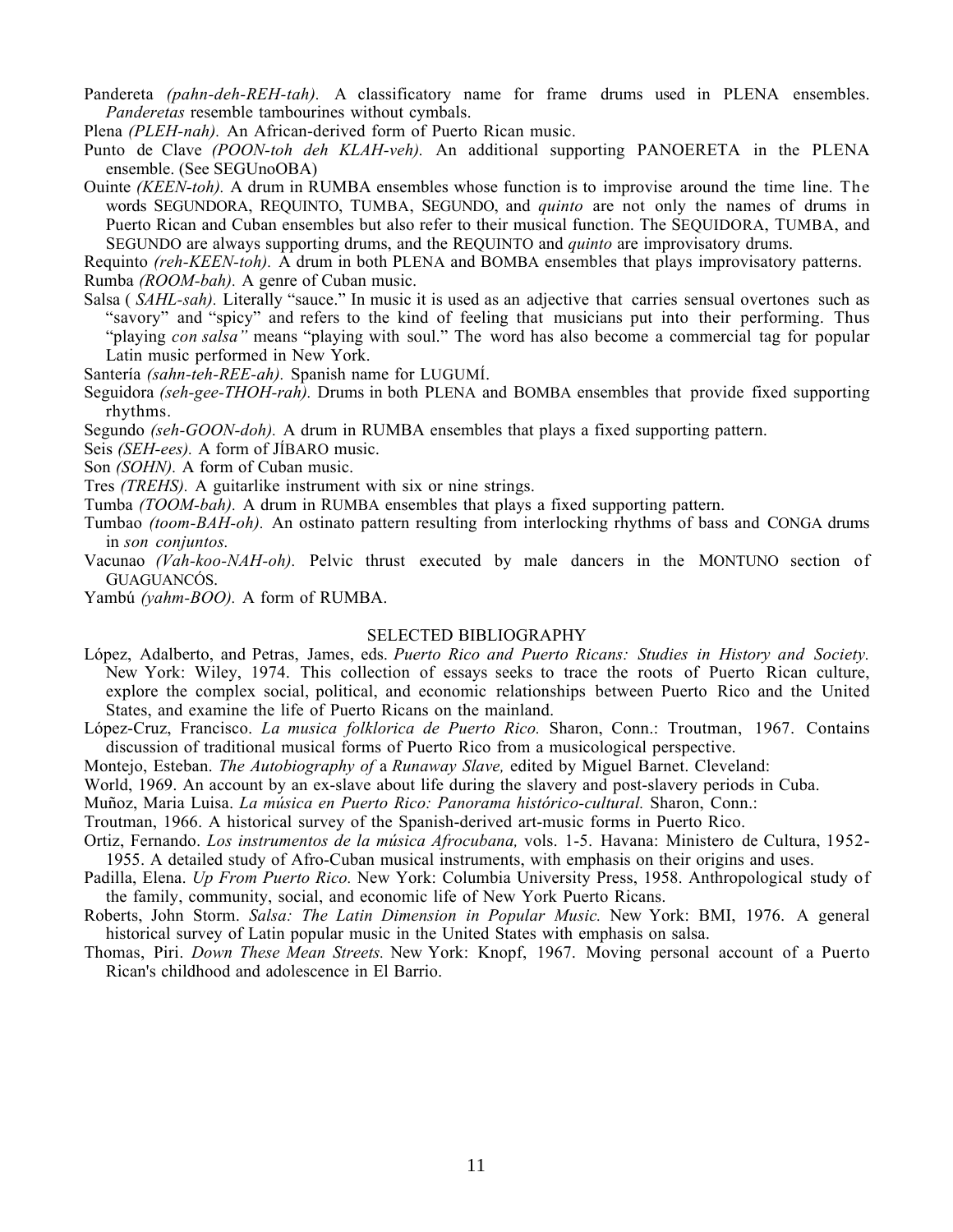#### **PERIODICALS**

- *Joven Cuba.* (P.O. Box 765, Roxbury Crossing Station, Mass. 02120) Magazine of contemporary political and social issues concerning Cubans in the United States and in Cuba. See especially the issue of January 8, 1976, for articles dealing with Cuban migrations and music.
- *Latin American Perspective.* (P.O. Box 792, Riverside, Cal. 92502) Journal dealing with political and social issues of Latin America and of United States Latinos. See especially Volume 3, No.3 (Summer 1976), "Puerto Rico: Class Struggle and National Liberation," for articles on Puerto Rican migration to and culture in the United States.
- Latin N.Y. (234 West 55th Street, New York, New York 10019) Monthly popular magazine containing articles on current issues, events, ard popular music in New York's Latin community.

#### SELECTED DISCOGRAPHY

Cortijo, Rafael, y su Combo. *Cortijo en New York.* Gema LPG-1115.

Grupo Folklorico y Experimental Nueva Yorquino. *Concepts in Unity.* Salsoul 2-400.

*Lo Dice Todo,* Salsoul SAL-4110.

Guaguancó Matancero, Conjunto/Los Papines. *Guaguancó.* Antilla (Puchito) LPD-565.

Jimenez, Manuel "Canario." *La Musica de Puerto Rico.* Caliente CLT-7047.

*Musica deI Pueblo Puertorriqueño.* Number 4 in series of Puerto Rico-Realidad y anhelo UB-136. (Available from the University of Puerto Rico.)

Puente, Ernesto "Tito." *Dance Mania.* RCA LSP-1692.

Rodriguez Skull, Arseñio. *El Sentimiento de Arseñio.* Cariño DBM1-5802.

Santamaria, Ramon "Mongo." *Mongo in Havana.* Fantasy 3311.

Septeto Nacional de lgnacio Piñiero. *Sones Cubanos.* Seeco SCLP-9278.

*Producer:* Rene Lopez

*Production supervision:* Andrew Raeburn

*Recording engineer:* Jerry Bruck

*Mixing engineer:* Stan Tonkel

Recorded at Columbia Recording Studios, 30th Street, New York

*Cover art:* Rafael Ferrér. "Grand Erg Occidental." Oil crayon and acrylic on paper. Nancy Hoffman Gallery, New York *Cover calligraphy:* Rafael Ferrér

FOR NEW WORLD RECORDS: Herman E. Krawitz, President; Elizabeth Ostrow, Vice President, Artists and Repertoire; Arthur Moorhead, Director of Marketing and Publicity; Karl Hereim, Artists and Repertoire Assistant; James Rich, Production Manager; Cynthia Parker, Director of Development; Michelle Etienne, Accountant.

RECORDED ANTHOLOGY OF AMERICAN MUSIC, INC. BOARD OF TRUSTEES:

Francis Goelet, Chairman; David Hamilton, Treasurer; Milton Babbitt; Emanuel Gerard; Adolph Green; Rita Hauser; Herman E. Krawitz; Elizabeth Ostrow; Don Roberts; Frederick R. Selch; Frank Stanton; Robert Tobin.

### THE PERFORMERS

#### *Julito Collazo y su Grupo Afro-Cubano*

Collazo, a disciple of the late Pablo Roche, the great Cuban bata drummer, has been in New York since the fifties. He is represented on a great number of Afro-Cuban recordings, and has played with virtually all the leading Afro-Cuban bands in New York (Mongo Santamaria, Silvestre Mendez, Tito Puente, and others). Collazo has made a world tour with the Katherine Dunham Dance Company. Since the early 1970s he has become more involved in community music and is a community-supported performer with his group. He and his group have played at the Festival of American Folk Life at the Smithsonian Institution.

#### *Victor Montañez y sus Pleneros de la 110th St.*

With six other members of the New York Puerto Rican community Montañez has for the last ten years tried to keep alive the rich *plena* and *bomba* traditions of black musical expression of Puerto Rico. He plays in community activities and in folkloric festivals, and has recorded with Simon and Garfunkel, been on the *Mike Douglas Show,* and represented Puerto Rican music at the Festival of American Folk Life at the Smithsonian Institution, Washington, D.C. The group uses all traditional instruments that they make themselves. Their basic instrument is the *pandereta.*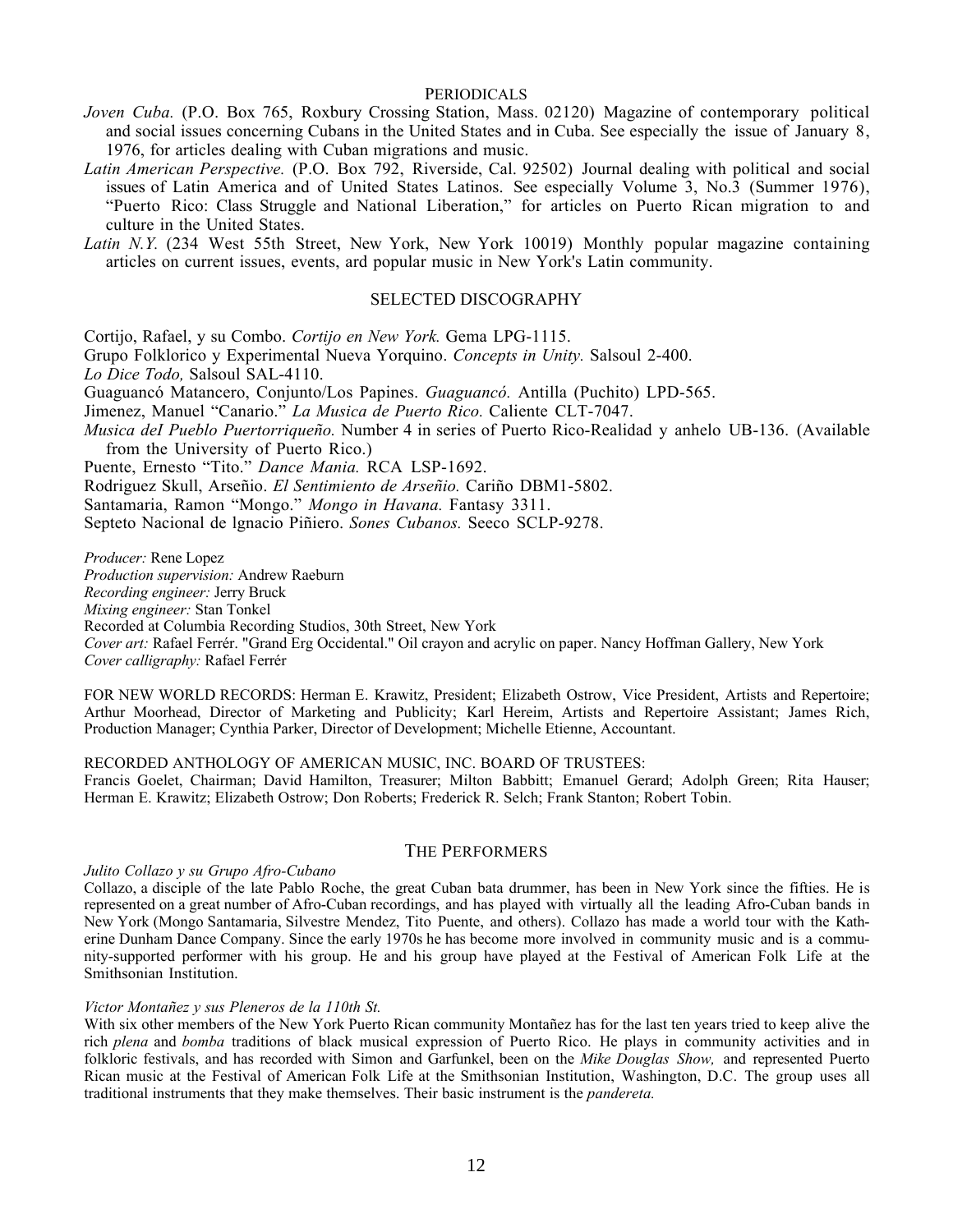*Hector Rivera y su Conjunto* have played together since 1965 and have made over ten records. Rivera, one of the most popular Puerto Rican pianists in New York for the past twenty years, has worked with such musicians as Vicentico Valdes, Johnny Pacheco, and Rey Caney.

*Armando Sanchez y su Septeto Son de la Loma* are dedicated to keeping alive the traditional *son* music of Cuba. They have been together since the early seventies. Sanchez, son of the great Cuban *animador* (master of ceremonies) known as "El Principe Cubano," has been in the United States since the fifties. He has a vast knowledge of all types of Cuban music and created the first working Cuban *charanga* (orchestra with rhythm section, violins, and flute), the Orchestre Nuevo Ritmo.

*Sexteto Criollo Puertorriqueño.* Israel Berrios, founder of this group, is one of the most popular Puerto Rican guitarists in New York. He also performs as a *segunda voz* (baritone). Berrios worked with the Cuban *tres* player Arsenio Rodriguez, and also works with Armando Sanchez, and in the past twenty-five years has worked with practically all the small typical Puerto Rican and Cuban groups in New York (a "typical" group is one that maintains the traditions of the island). The Sexteto Criollo also plays in community activities and folkloric festivals.

• • • *Rene Lopez,* the producer, is prominent in New York's Latin community. He is currently working as a record producer for such groups as Grupo Folklorico Experimental Nuevoyorquino Cachao and Roberto Torres. Lopez also serves as a panelist and consultant for the Culture Task Force at the Center for Puerto Rican Studies, the African Diaspora Advisory Group at the Smithsonian Institution, and the National Endowment for the Arts.

| (Victor Montañez)<br>(publ. Trina Jill Music Corp)<br>Victor Montañez y sus Pleneros de la 110th Street |
|---------------------------------------------------------------------------------------------------------|
| (Anon.)<br>(Public Domain)<br>Victor Montañez y sus Pleneros de la 110th Street                         |
| (Julito Collazo)<br>(publ. Trina Jill Music Corp.)<br>Julito Collazo y su Grupo Afro-Cubano             |
| (Julito Collazo)<br>(publ. Trina Jill Music Corp.)<br>Julito Collazo y su Grupo Afro-Cubano             |
| (Hector Rivera)<br>(publ. Ki-Rey Music Company)<br>Hector Rivera y su Conjunto                          |
| (Israel Berrios)<br>(publ. Trina Jill Music Corp.)<br>Sexteto Criollo Puertorriqueño                    |
| (Cristobal "Tobita" Medina Colón)<br>(publ. Trina Jill Music Corp.)<br>Sexteto Criollo Puertorriqueño   |
| (Cristobal "Tobita" Medina Colón)<br>(publ. Trina Jill Music Corp.)<br>Sexteto Criollo Puertorriqueño   |
| (Cristobal "Tobita" Medina Colón)                                                                       |